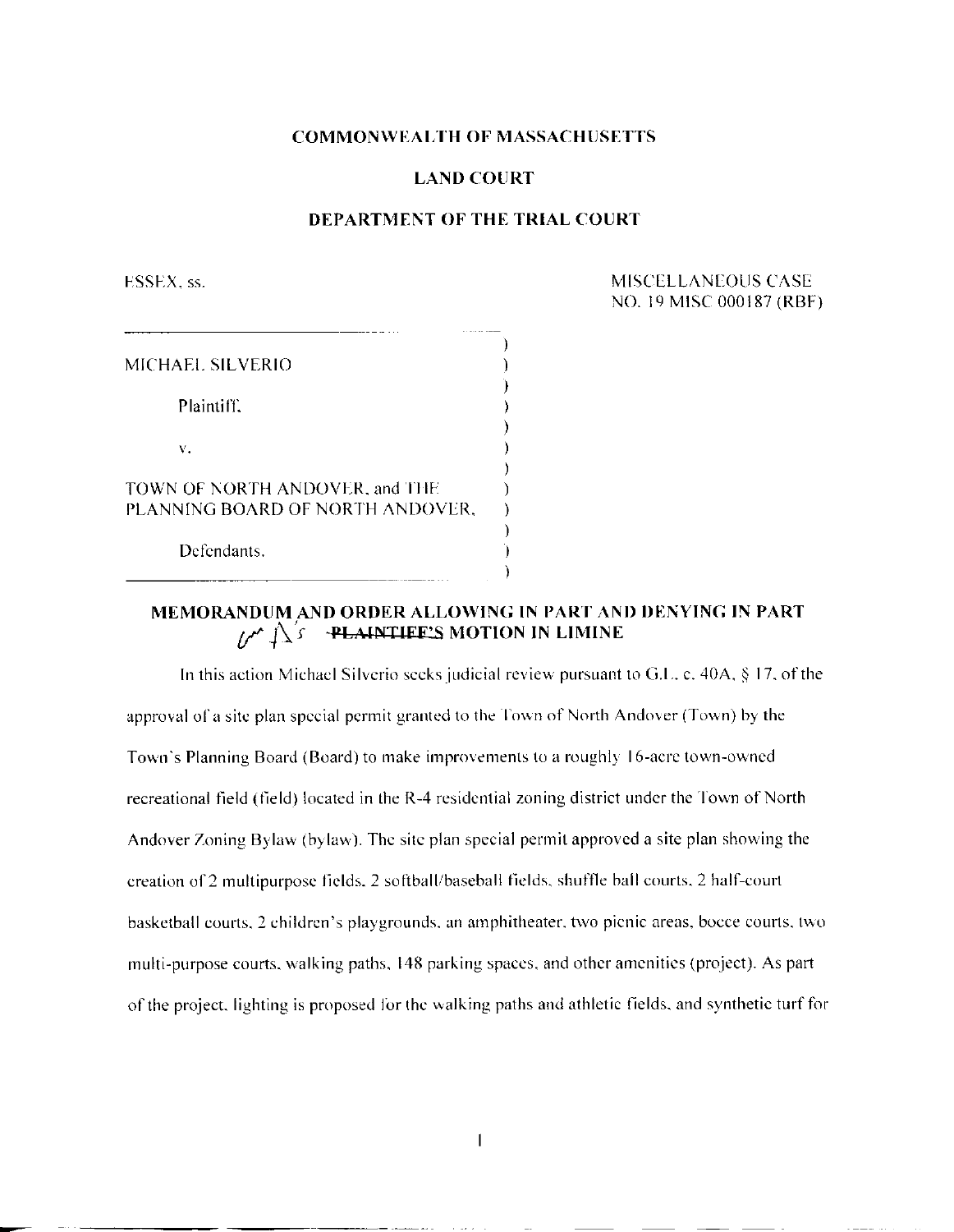the athletic fields. The project is a municipal recreational use under the bylaw, a use permitted in the R-4 residential zoning district "as of right," without the need for a special permit.

Mr. Silverio owns property that abuts the field. As relevant here, Mr. Silverio alleges that (1) the project's synthetic turf softball field and multi-use synthetic turf field will create heat island effects that will affect his property, and (2) the "crumb rubber" that is used for the artificial surfacing contains a "toxic cocktail" of carcinogenic chemicals and the artificial grass blades contain lead that will inevitably migrate offsite, into the air and the water. Mr. Silverio intends on calling three expert witnesses regarding synthetic turf fields, two who will testify regarding the heat island effect. Mr. Silverio also intends to examine Town officials and witnesses concerning their consideration of environmental impacts.

The Town seeks to preclude Mr. Silverio from introducing evidence regarding synthetic turf, because there are no requirements or criteria in the bylaw that authorize the Board to deny the project on the basis of the use of synthetic turf or the use of certain components of synthetic turf. Mr. Silverio argues that the synthetic turf fields will impede the natural infiltration of precipitation, resulting in loss of stormwater recharge, and cause heat island effects. He argues that groundwater recharge, as a "natural feature", as well as the existing grass fields, will not be protected.

The Defendant's Motion in Limine Requesting the Court to Exclude Evidence and Testimony Regarding the Use of Synthetic Turf and the Health and Heat Effects of the Same (Motion in Limine), was filed on January 29, 2021. Plaintiffs Opposition to Defendants' Motion in Limine was filed on February 8, 2021. The court heard the Motion in Limine on February 17, 2021 and took the matter under advisement. This Memorandum and Order follows.

 $\overline{2}$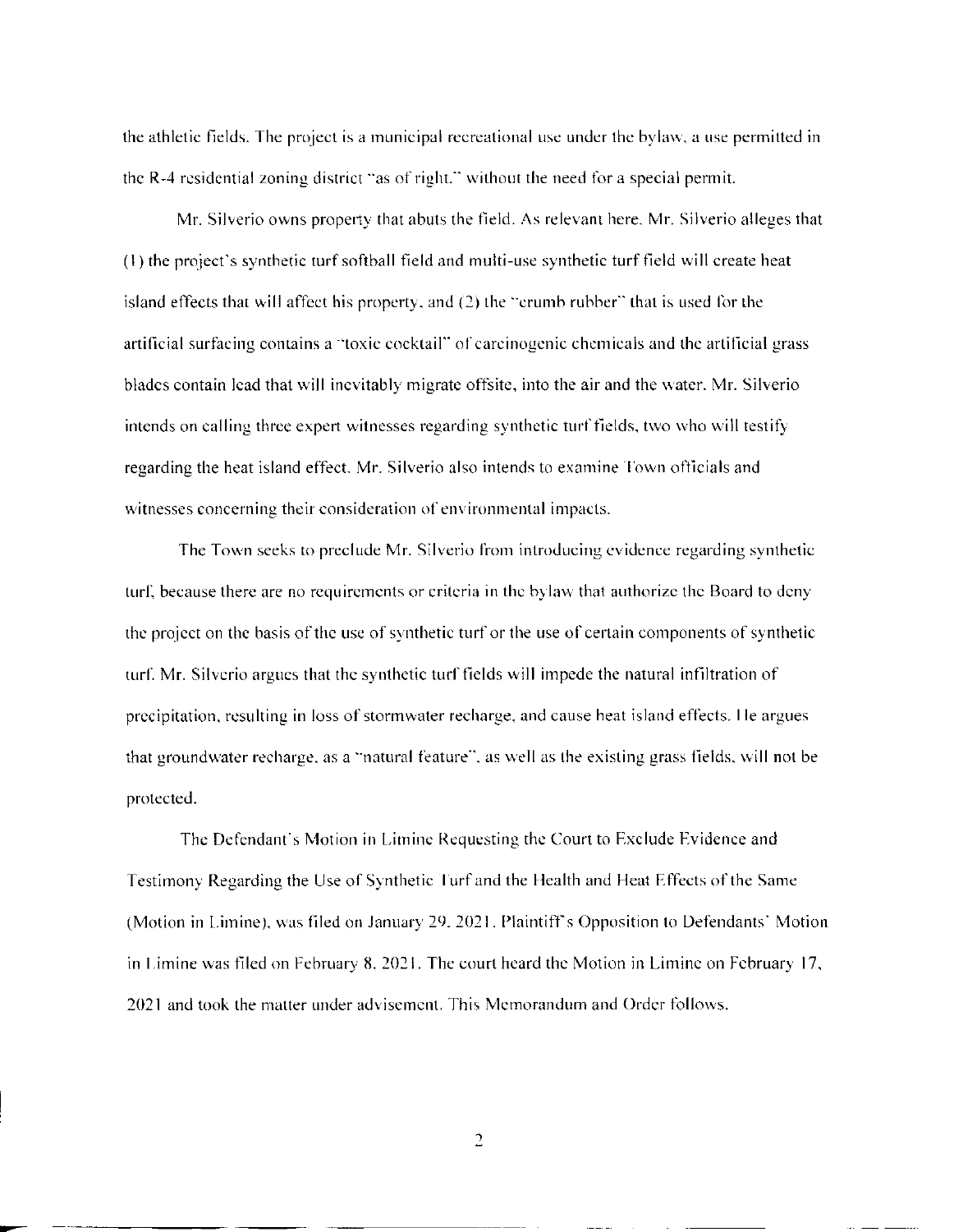### **Analysis**

The Town argues that evidence regarding synthetic turf should be excluded because there are no site plan design criteria that address the type of ground covering used, and therefore the condition permitting the synthetic turf is not challengeable on appeal. The first question is whether evidence concerning the synthetic turf is relevant to Mr. Silverio's standing. To have standing to challenge the decision, Mr. Silverio must be a "person aggrieved" under G.L. c. 40A, § 17. He must assert "a plausible claim of a definite violation of a private right, a private property interest, or a private legal interest," *Harvard Sq. Defense Fund, Inc.* v. *Planning Bd. of Cambridge,* 27 Mass. App. Ct. 491, 493 (1989). and the right or interest asserted must be one that the bylaw intends to protect. *Slanderwick v. Zoning Bd. of Appeals of Andover,* 447 Mass. 20, 27-28 (2006). See *Mwchison* v. *Zoning Bd. of Appeals of Sherborn,* 485 Mass. 209, 212-214 (2020). The project is a municipal recreational use, a use the bylaw permits as of right in the R-4 zoning district. Harms from an as-of-right use that complies with all setback and dimensional requirements of the bylaw are not, by definition, harms to an interest protected by the bylaw. Rather, the bylaw, by allowing the use as-of-right. expressly deems those harms acceptable. Based on the project's use as municipal recreation, the synthetic turf cannot create a harm that renders Mr. Silverio a "person aggrieved."

Of course, the project is not solely an as-of-right use, but is also subject to site plan review. The bylaw sets forth criteria for site plan review, and these criteria create protected interests the harm to which can provide the basis for standing. Any site plan review criteria that Mr. Silverio can point to that would have protected him from the complained-of harm from the synthetic turf could be a basis for standing. The bylaw sets out the following relevant guidelines for site plan review:

3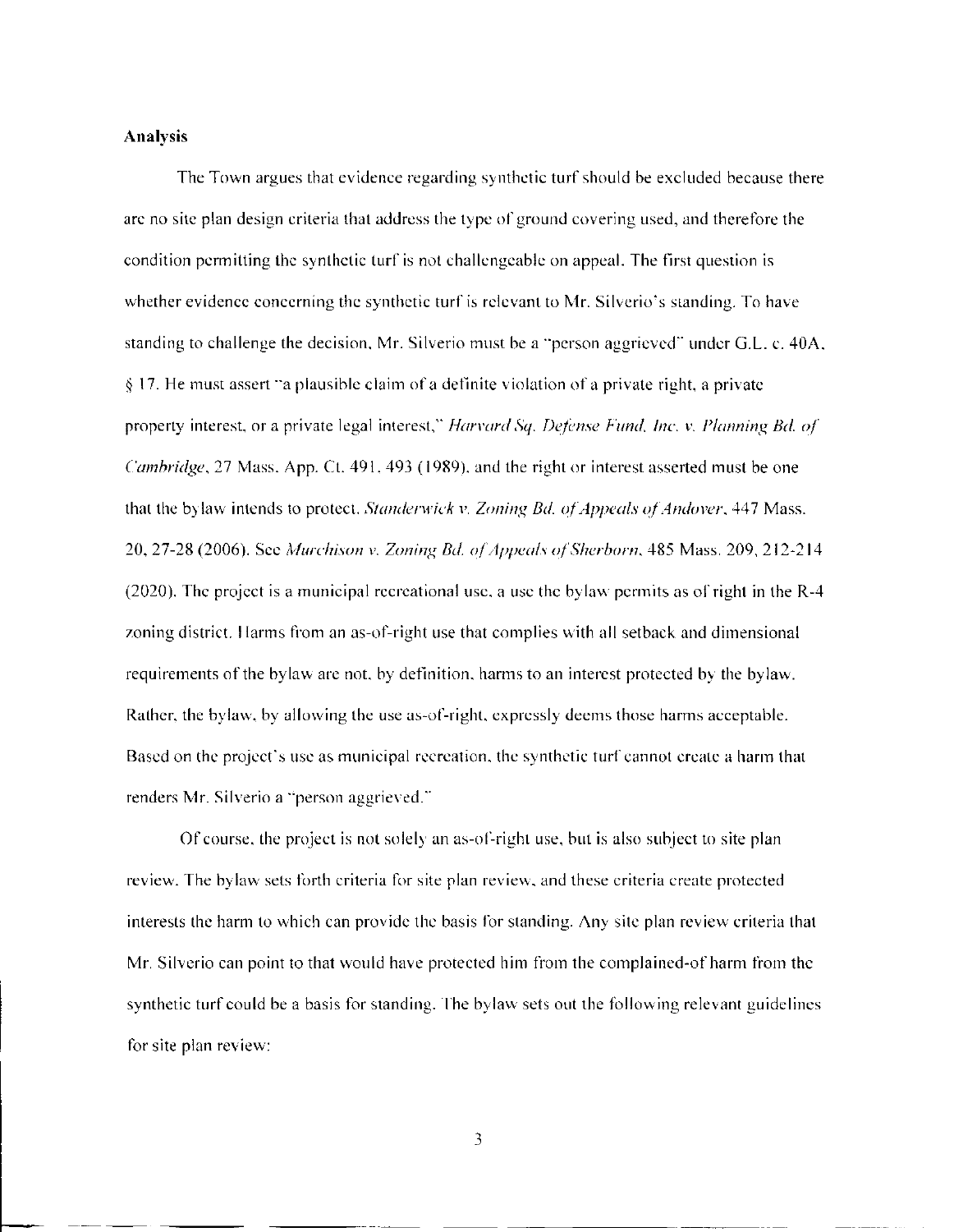A. General. (1) Conformance with all appropriate provisions of the Zoning Bylaw. (2) Protection of abutting properties from detrimental site characteristics.

B. Environmental. (1) Protection of unique or important natural, historic or scenic features. [...] (4) Adequacy of the proposed drainage system to mitigate runoff increases and protect water quality.  $\left[ \ldots \right]$  (8) The proposed development must not present a demonstrable adverse impact on the surrounding area resulting from excessive noise, dust, smoke, or vibration which is higher than levels now experienced from uses permitted in the surrounding area. [...]

E. Stormwater management. (1) At a minimum, ail projects subject to site plan review shall comply with the criteria, specifications, and performance standards of the most recent version of Massachusetts Stormwater Management Standards and accompanying Stormwater Management Handbook. The Lake Cochichewick Watershed Area shall be considered a critical area in terms of applicability of the standards. [...]

Bylaw, Part 3. While the site plan review criteria address "detrimental site characteristics" and

"excessive noise, dust, smoke, or vibration," under which the Board could mitigate other grounds

for nuisance, these criteria do not mention of heat effects, and such effects do not fall within their

penumbra. Read together, the criteria protect Mr. Silverio from other environmental harms, but

do not protect his property from heat island effects. Evidence of the synthetic turf s adverse heat

island effects is therefore irrelevant to Mr. Silverio's standing and will not be admitted for that

purpose. $<sup>1</sup>$ </sup>

The next question is whether the evidence concerning the synthetic turf and its adverse effects is admissible evidence addressing the merits of the case. The Board was within its rights to require a site plan review for an otherwise as-of-right use so long as the site plan review provision of the bylaw "(a) set forth proper standards for review: (b) [did] not authorize prohibition of the permitted use; and (c) providefd] for regulation of the permitted use through reasonable terms and conditions." *Muldoon v. Planning Bd. of Marblehead*, 72 Mass. App. Ct. 372. 374 (2008). Site plan review for an as-of-right use may not be used by a board to deny a

**<sup>1</sup> Should Mr. Silverio's anticipated heat island effects come to fruition, nothing in this Memorandum and Order would preclude him from bringing a nuisance action on those grounds. Of course, the court expresses no view on the legal or factual merits of such** a **claim.**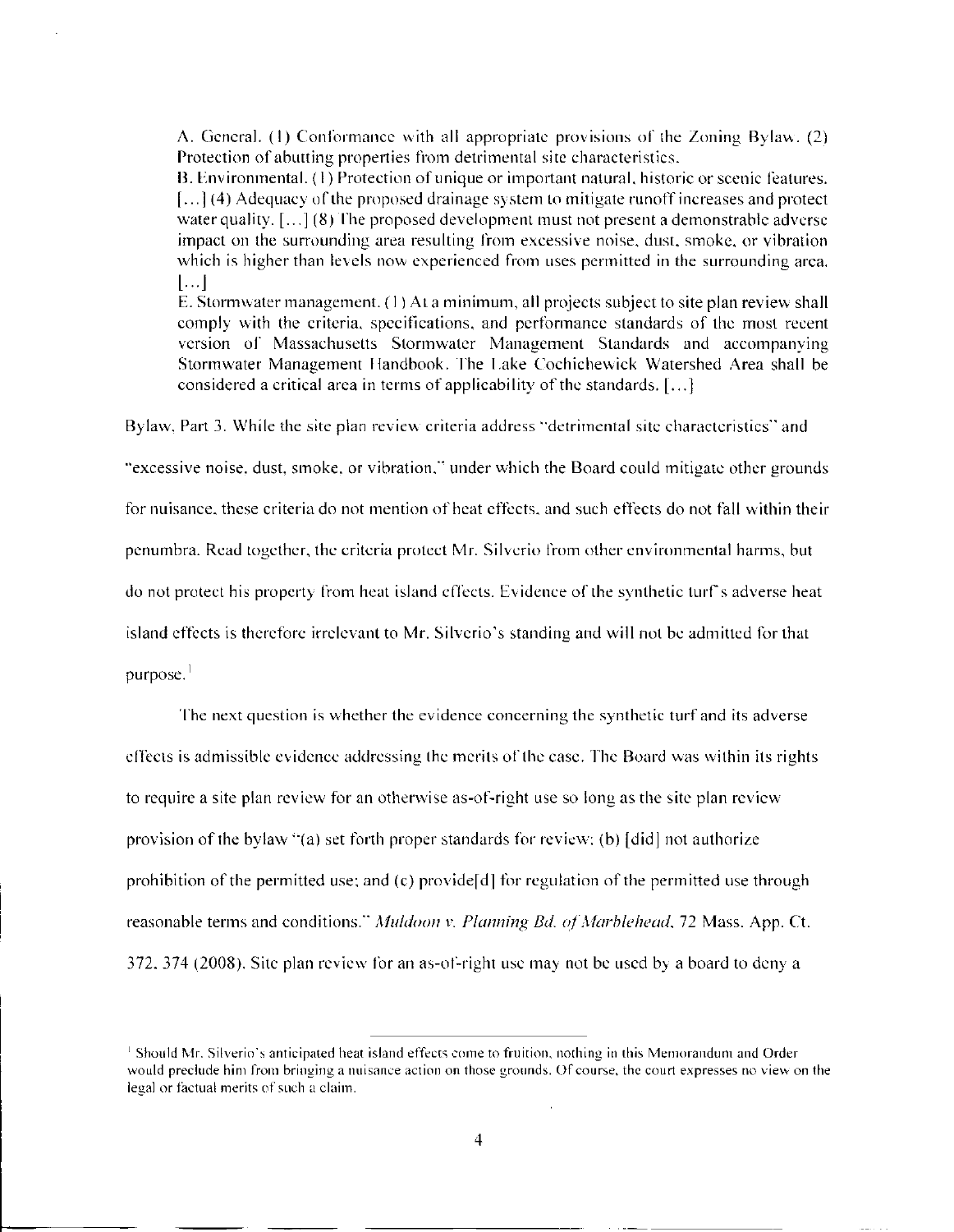use, but rather to "impos[ej reasonable terms and conditions on the proposed use." *SCJT, Inc. v. Planning Bd. ofBraintree,* 19 Mass. App. Ct. 101, 105 n. 12 (1984). citing *Y.D. Dugout. Inc.* v. *Board of Appeals of Canton,* 357 Mass. 25, 31 (1970). In imposing those conditions. "[t]he board is forbidden from entertaining any "standard, criterion or consideration not permitted by the applicable statutes or by-laws.'" *Muldoon.* 72 Mass. App. Ct. at 374, quoting *Britlon v. Zoning Bd. of Appeals of Gloucester,* 59 Mass. App. Ct. 68, 73 (2003); *Mechanicwillow, LLC v. Evans,*  28 LCR 587, 593 (2020) (18 Misc. Case No. 000183) (Vhay. J.). If the Board has entertained the proper standards under the bylaw, the next question becomes "whether the board's conditions are reasonable, based on the facts found by the court, in light of the use or structure that triggers siteplan review." Mechanicwillow. LLC, 28 LCR at 593.

Evidence concerning the synthetic surfacing material will be admissible, therefore, only to the extent that the Town's use of the material would have been grounds for denial of the site plan special permit. There must be something in the bylaw, a "standard, criterion or consideration," *Britton,* 59 Mass. App. Ct. at 73, that would have allowed the Board to deny the site plan special permit without being unreasonable. As outlined above, none of the applicable criteria address "heat island" effects that Silverio complains of. Had the Board denied the site plan special permit for this as-of-right project on the basis that it would create heat island effects with the use of synthetic turf, the denial would likely be overturned on appeal, since there is nothing in the Site Plan Review criteria that permits the Board to regulate the project on those grounds. It was not unreasonable for the Board to interpret "unique or important natural, historic or scenic features" to exclude the existing lawn on the 16-acre site. Although Mr. Silverio's experts are prepared to testify as to the deleterious effects of the synthetic turf from a climate perspective, that is not a basis to challenge this site plan special permit.

5